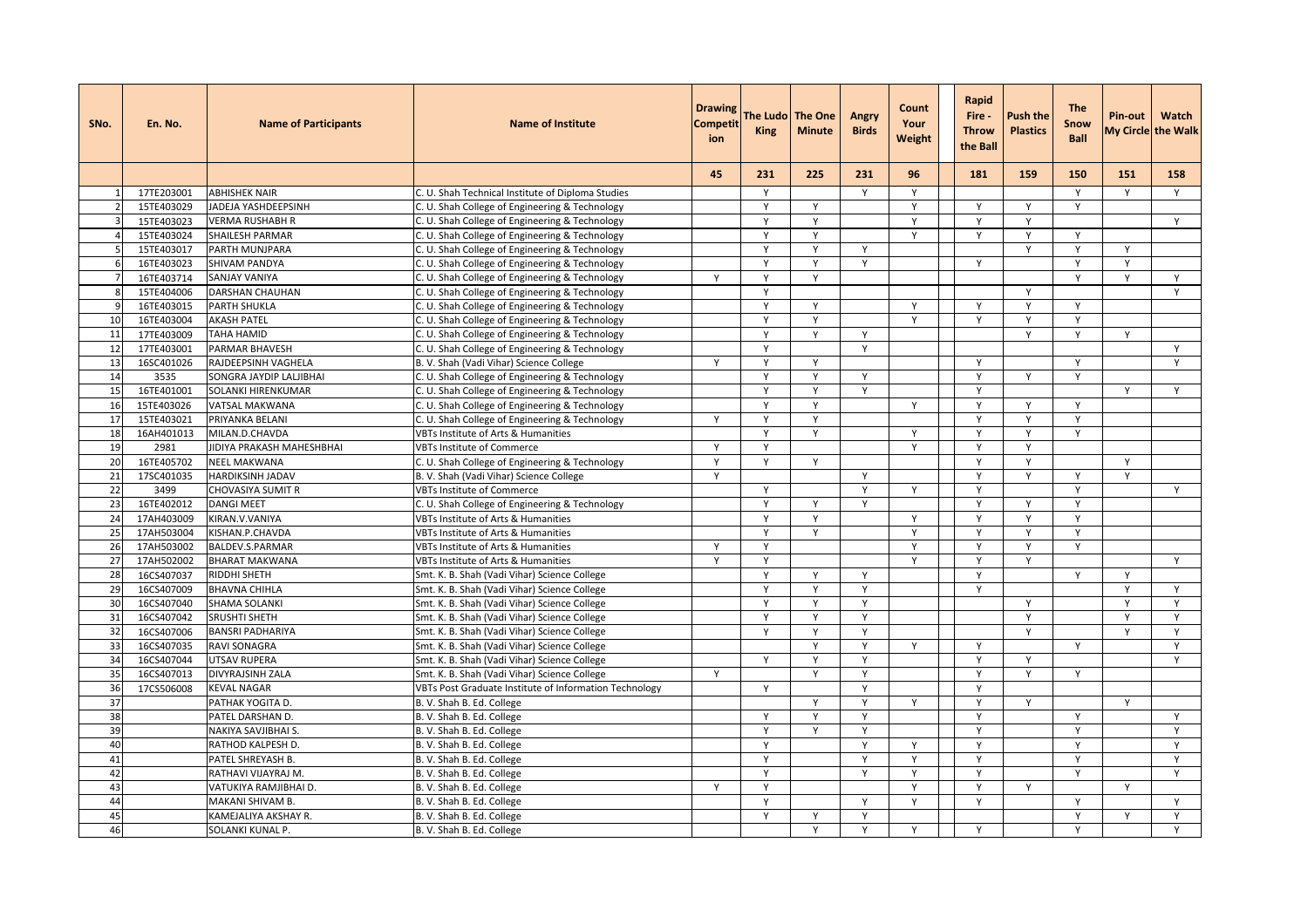| 47       |            |                               |                                              |   |              | Y | Y | Y            | Y | Y            |   | Y |   |
|----------|------------|-------------------------------|----------------------------------------------|---|--------------|---|---|--------------|---|--------------|---|---|---|
| 48       |            | GOHEL DHAVAL H.               | B. V. Shah B. Ed. College                    |   |              | Y | Y | Y            | Y |              | Y |   | Y |
|          |            | <b>BAVALIYA BHARGAV B.</b>    | B. V. Shah B. Ed. College                    |   |              | Y |   |              |   |              |   |   |   |
| 49       |            | PANDYA SHRUSHTI S.            | B. V. Shah B. Ed. College                    |   |              |   | Y | Y            |   | Y            | Y | Y |   |
| 50       |            | TRIVEDI PRIYA V.              | B. V. Shah B. Ed. College                    |   | Y            | Y |   | Y            |   |              | Y | Y | Y |
| 51       |            | DERASARI DIPTIBEN H.          | B. V. Shah B. Ed. College                    |   | Y            | Y |   | Υ            |   | Y            | Y |   | Y |
| 52       |            | PATEL KINJAL K.               | B. V. Shah B. Ed. College                    |   | Y            | Y |   | Y            |   | Y            | Y |   | Υ |
| 53       |            | DANTROLIYA PAMMY R.           | B. V. Shah B. Ed. College                    |   | $\mathsf{Y}$ | Y |   | $\mathsf{Y}$ |   | Y            | Y |   | Y |
| 54       |            | RANA ASHABA R.                | B. V. Shah B. Ed. College                    |   |              | Y | Y | Y            | Y | Y            |   | Y |   |
| 55       |            | JADEJA POOJABA D.             | B. V. Shah B. Ed. College                    |   |              | Y | Y | Y            |   | Y            | Y |   | Y |
| 56       |            | SARVAIYA SAPNABA D.           | B. V. Shah B. Ed. College                    |   |              |   | Y |              |   |              |   | Y |   |
| 57       |            | SHEKH TEHRIM A.               | B. V. Shah B. Ed. College                    |   |              | Y | Υ |              |   | Y            |   | Y |   |
| 58       |            | MAKVANA RIDDHI D.             | B. V. Shah B. Ed. College                    |   |              | Y | Y | Y            | Y |              |   | Y | Y |
| 59       |            | LAKUM PRIYANKA R.             | B. V. Shah B. Ed. College                    |   |              | Y |   | Y            | Y |              |   | Y | Y |
| 60       |            | DABHI VAIBHAVI P.             | B. V. Shah B. Ed. College                    |   |              | Y | Y | Y            |   |              | Υ | Y | Y |
| 61       |            | CHAUHAN NAYANA H.             | B. V. Shah B. Ed. College                    |   | Y            | Y |   | Y            |   |              | Y | Y | Y |
| 62       |            | KHANDALA NIDHI R.             | B. V. Shah B. Ed. College                    |   |              | Y | Y |              | Y |              |   |   |   |
| 63       |            | GOHIL SHRADDHABA H.           | B. V. Shah B. Ed. College                    |   | Y            | Y | Y |              | Y |              |   | Y | Y |
| 64       |            | VAGHELA MITAL D.              | B. V. Shah B. Ed. College                    |   |              | Y | Y | Y            | Y | Y            |   | Y |   |
| 65       |            | AMBANIYA KAJAL A.             | B. V. Shah B. Ed. College                    |   | Y            | Y |   | Y            |   |              | Y | Y | Y |
| 66       |            | DARJI RINKU C.                | B. V. Shah B. Ed. College                    |   |              | Y | Y | Y            | Y | Y            | Y |   |   |
| 67       |            | <b>GHANCHI SAHISTA L.</b>     | B. V. Shah B. Ed. College                    |   | Y            | Y | Υ |              |   | Y            | Υ |   | Y |
| 68       |            | VORA PARVINBANU G.            | B. V. Shah B. Ed. College                    |   |              | Y | Y | Y            |   | Y            | Y |   | Y |
| 69       |            | CHAVDA KAJAL C.               | B. V. Shah B. Ed. College                    |   | Y            | Y | Y |              |   | Y            |   |   |   |
| 70       |            | PARMAR JIGNASA V.             | B. V. Shah B. Ed. College                    |   |              | Y | Y | Y            | Y |              | Y | Y |   |
| 71       |            | PANCHASARA SHWETA D.          | B. V. Shah B. Ed. College                    |   |              | Y | Y | Y            | Y |              | Y | Y |   |
| 72       |            | DOSHI VISHRUTI R.             | B. V. Shah B. Ed. College                    |   |              | Υ | Y | Y            | Y | Y            |   | Y |   |
| 73       |            | DORIYA GAURANG V.             | C. U. Shah Institute of Life Sciences        | Y |              | Υ | Υ |              | Y |              |   | v | Υ |
| 74       | 3194       | PUSHPRAJSINH RANA             | C. U. Shah Institute of Life Sciences        |   | $\mathsf{Y}$ | Y | Y |              |   | $\mathsf{Y}$ | Y |   |   |
| 75       | 3435       | KHER JASHVANTSINH BALVANTBHAI | C. U. Shah Institute of Life Sciences        |   | Y            |   | Y | Y            | Y |              | Y |   | Y |
| 76       | 2963       | TRIVEDI TULSI KAMLESHBHAI     | C. U. Shah Institute of Life Sciences        | Y | Y            |   | Y |              |   |              | Y | Y | Y |
| 77       | 3135       | ADESHARA AAYUSHI CHETANBHAI   | C. U. Shah Institute of Life Sciences        | Y | Y            |   | Y |              |   |              | Y | Y | Y |
| 78       | 2740       | RAVAL DHRUVI PRITESHKUMAR     | C. U. Shah Institute of Life Sciences        |   | Y            | Y | Υ |              |   |              | Υ | Y | Y |
| 79       | 2752       | ZALA NIKITABA ANIRUDDHSINH    | C. U. Shah Institute of Life Sciences        |   | Y            | Y | Y |              |   |              | Y | Y | Y |
| 80       | 2767       | PATHAN BISMILA GULAMJILANI    | C. U. Shah Institute of Life Sciences        |   |              | Y | Y |              |   |              |   |   | Y |
| 81       | 2672       | MANDLI AKSHITA TAXESHKUMAR    |                                              |   |              | Y |   |              |   |              |   |   | Y |
|          | 2739       |                               | C. U. Shah Institute of Life Sciences        |   |              |   |   |              |   |              |   |   |   |
| 82<br>83 |            | RAVAL DHRUV PRITESHKUMAR      | C. U. Shah Institute of Life Sciences        |   |              |   | Y |              | Y | Y            |   |   |   |
|          | 2927       | CHAVDA SANJANA BHARATBHAI     | C. U. Shah Institute of Life Sciences        |   |              | Y | Y |              |   |              |   |   | Y |
| 84       | 3247       | DALSANIYA YOMESH A            | C. U. Shah Institute of Life Sciences        |   | Y            |   |   | Y            |   | Y            | Y |   | Y |
| 85       | 2863       | HARIYANI DIVY DIPAKBHAI       | C. U. Shah Institute of Life Sciences        |   | Y            |   | Y |              | Y | Y            |   |   |   |
| 86       | 3233       | GOHIL JAYDIPSINH V.           | C. U. Shah Institute of Life Sciences        | Y | Y            |   | Y |              | Y | Y            |   |   |   |
| 87       | 2819       | VARMORA ZEELKUMAR BHARATKUMAR | C. U. Shah Institute of Life Sciences        | Y |              | Y | Y |              | Y |              |   | Y |   |
| 88       | 2734       | PRAJAPATI HIMANI BABUBHAI     | C. U. Shah Institute of Life Sciences        |   |              | Y | Υ |              |   |              |   | Y |   |
| 89       | 7207       | ZALA HARSHDIPSINH JANAKSINH   | C. U. Shah Institute of Life Sciences        |   | Y            |   | Y |              | Y | Y            |   |   |   |
| 90       | 3018       | ZALA HARPALSINH RANJEETSINH   | C. U. Shah Institute of Life Sciences        |   | Y            |   | Y |              | Y | Y            |   | Y |   |
| 91       | 2759       | <b>HEMIN SHAH</b>             | Smt. K. B. Shah (Vadi Vihar) Science College |   | Y            |   | Y |              | Y |              |   |   | Y |
| 92       | 2836       | AMAN KHAMBHADIYA              | Smt. K. B. Shah (Vadi Vihar) Science College |   | Y            |   | Y |              | Y | Y            | Y |   |   |
| 93       | 16CS407031 | <b>PUNIT PARMAR</b>           | Smt. K. B. Shah (Vadi Vihar) Science College |   | Y            | Y | Υ |              |   | Y            | Y |   | Y |
| 94       | 16CS407008 | <b>BHARGAV CHAUHAN</b>        | Smt. K. B. Shah (Vadi Vihar) Science College |   | Υ            | Υ | Υ |              |   | Υ            | Υ |   | Y |
| 95       | 16CS407026 | PARSHV SHETH                  | Smt. K. B. Shah (Vadi Vihar) Science College |   | $\mathsf{v}$ | Y | Y |              |   | Y            | Y |   |   |
| 96       | 16CS407012 | <b>DARSHAN PATADIYA</b>       | Smt. K. B. Shah (Vadi Vihar) Science College |   | Y            | Y | Y |              |   | Y            | Y | Y |   |
| 97       | 16CS407030 | PRATIPALSINH PARMAR           | Smt. K. B. Shah (Vadi Vihar) Science College |   | Y            | Y | Y |              |   | Y            | Y | Y |   |
| 98       | 3060       | RATHOD TARUNKUMAR M.          | C. U. Shah Institute of Life Sciences        |   | Y            |   | Υ | Υ            |   | Y            |   | Y | Y |
| 99       | 2703       | VAISHNAV ARCHANA R.           | C. U. Shah Institute of Life Sciences        |   |              |   | Y |              |   |              |   | Y | Y |
|          |            |                               |                                              |   |              |   |   |              |   |              |   |   |   |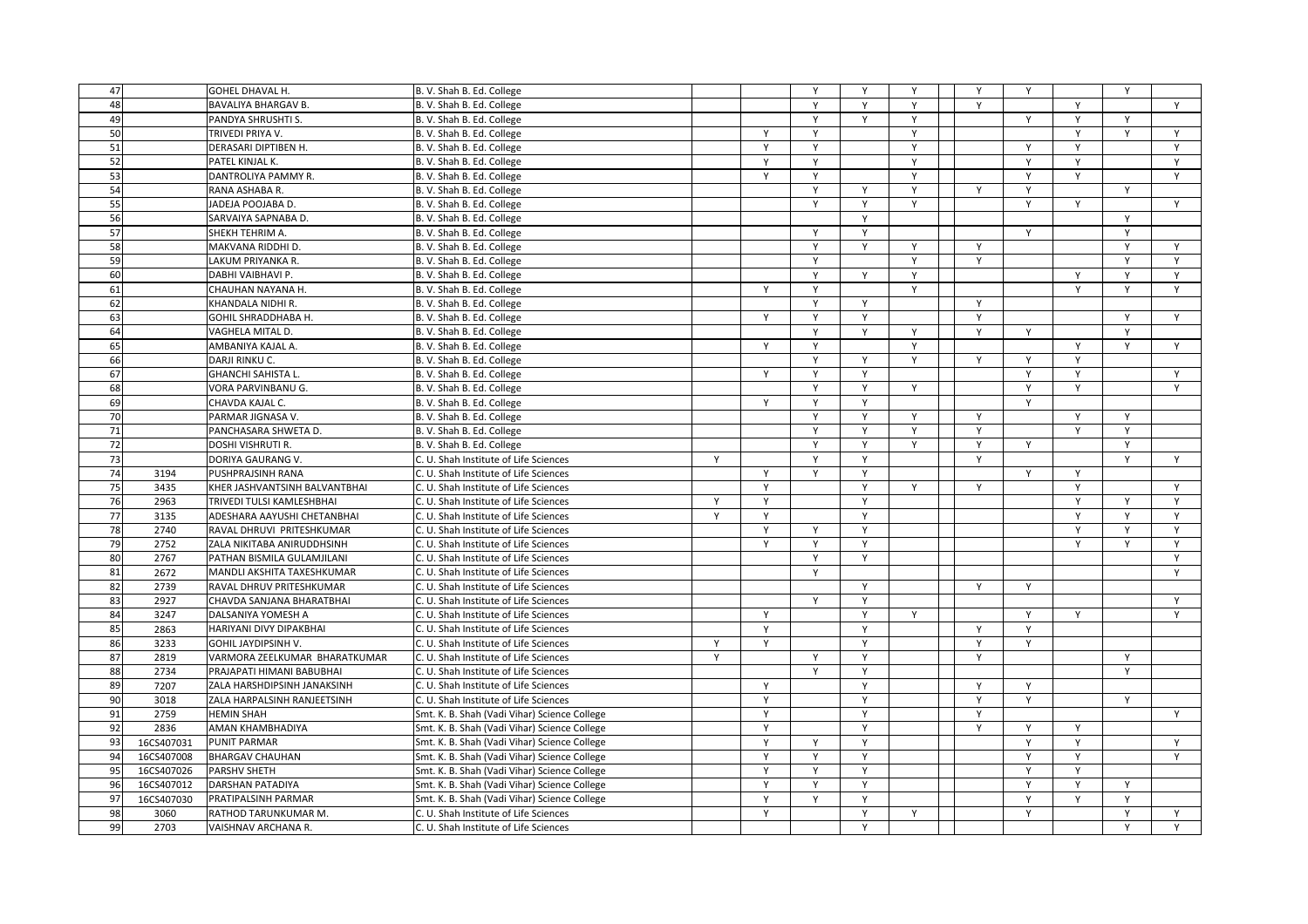| 100 | $\frac{2712}{ }$ | <b>NEEL DAVE</b>                     | Smt. K. B. Shah (Vadi Vihar) Science College           |   | Y            |              | Y |              |              |   | Y |   |              |
|-----|------------------|--------------------------------------|--------------------------------------------------------|---|--------------|--------------|---|--------------|--------------|---|---|---|--------------|
| 101 | 3410             | POOJA GAJJAR                         | C. U. Shah Institute of Life Sciences                  | Y |              |              |   |              |              | Y |   |   |              |
| 102 | 3411             | <b>VIRAL MORADIYA</b>                | C. U. Shah Institute of Life Sciences                  | Y |              |              |   |              |              | Y |   |   |              |
| 103 | 2747             | <b>VISHAL KHANDLA</b>                | Smt. K. B. Shah (Vadi Vihar) Science College           |   | Y            |              | Y |              |              |   | Y |   |              |
| 104 | 2846             | SOLANKI SANGITA S.                   | C. U. Shah Institute of Life Sciences                  |   |              |              | Y |              |              |   |   | Y | Y            |
| 105 | 3332             | <b>HIMANI TRIVEDI</b>                | C. U. Shah Institute of Life Sciences                  |   |              | Y            | Y |              |              |   |   | Y |              |
| 106 | 3329             | DASLANIYA RICHA MAHENDRABHAI         | C. U. Shah Institute of Life Sciences                  |   |              | $\mathsf{Y}$ | Y |              |              |   |   | Y |              |
| 107 | 3331             | SINDHAV PRIYA ARVINDBHAI             | C. U. Shah Institute of Life Sciences                  |   |              | Y            | Y |              |              |   |   | Y |              |
| 108 | 16TE409711       | MEHUL MAKWANA                        | C. U. Shah College of Engineering & Technology         |   |              |              |   | Y            | Y            |   |   |   |              |
| 109 | 3162             | PATTANI SOHINI S                     | C. U. Shah Institute of Life Sciences                  |   |              | Y            | Y |              |              |   |   | Y |              |
| 110 | 2920             | KHAVAD PRATAPBHAI M                  | C. U. Shah College of Pharmacy & Research              |   | Y            | Y            | Y |              |              |   |   |   |              |
| 111 | 3187             | <b>SURANI MANSI R</b>                | C. U. Shah Institute of Life Sciences                  |   |              | Y            | Y |              |              |   |   | Y |              |
| 112 | 2954             | RANA PRATIPALSINH RAVIRAJSINH        | C. U. Shah Institute of Life Sciences                  |   | Y            |              |   |              | Y            |   |   |   |              |
| 113 |                  | PARMAR RAHUL J                       | C. U. Shah Institute of Life Sciences                  |   | Y            |              | Y |              |              | Y |   |   |              |
| 114 | 2984             | RANA JAYDEEPSINH MAHAVIRSINH         | C. U. Shah Institute of Life Sciences                  |   | Y            |              |   |              | Y            |   |   |   |              |
| 115 | 7195             | VAISHNAV MEET ASHVINBHAI             | C. U. Shah Institute of Life Sciences                  |   | Y            |              | Y | Y            |              | Y | Y |   |              |
| 116 | 16SC401009       | PARMAR JATIN                         | B. V. Shah (Vadi Vihar) Science College                | Y |              |              |   |              |              |   |   |   |              |
| 117 |                  |                                      |                                                        |   | Y            | Y            | Y |              | Y            |   |   | Y | Y            |
|     | 16CS407021       | MANSI FICHADIYA                      | Smt. K. B. Shah (Vadi Vihar) Science College           |   |              |              |   |              |              |   |   |   |              |
| 118 | 16CS407023       | NIL JOSHI                            | Smt. K. B. Shah (Vadi Vihar) Science College           |   | Y            | Y            | Y |              | $\mathsf Y$  |   |   | Y | Y            |
| 119 | 16CS407025       | NISHA SOLANKI                        | Smt. K. B. Shah (Vadi Vihar) Science College           |   | Y            | Y            | Y |              | Y            |   |   | Y | Y            |
| 120 | 16CS407041       | <b>SIMRAN PAREKH</b>                 | Smt. K. B. Shah (Vadi Vihar) Science College           |   |              | Y            | Y |              | $\mathsf{v}$ |   |   |   | Y            |
| 121 | 16CS407039       | SARFRAJ MANKAD                       | Smt. K. B. Shah (Vadi Vihar) Science College           |   |              | Y            | Y | $\mathsf{v}$ | Y            | Y |   |   | Y            |
| 122 | 17CS407017       | <b>RONAK THAKKAR</b>                 | Smt. K. B. Shah (Vadi Vihar) Science College           |   | Y            | Y            | Y |              | Y            |   | Y | Y |              |
| 123 | 16CS407038       | DUMANIYA SACHIN                      | Smt. K. B. Shah (Vadi Vihar) Science College           |   | Y            | Y            | Y |              | Y            | Y |   |   | Y            |
| 124 | 17CS407010       | <b>MANISH THAKKAR</b>                | Smt. K. B. Shah (Vadi Vihar) Science College           |   | Y            | Y            | Y |              | Y            |   | Y | Y |              |
| 125 | 17CS407014       | <b>RAJDIP PARMAR</b>                 | Smt. K. B. Shah (Vadi Vihar) Science College           |   | Y            |              | Y |              | Y            |   | Y |   |              |
| 126 | 16CS407043       | <b>SUMIT PATEL</b>                   | Smt. K. B. Shah (Vadi Vihar) Science College           |   | Y            | Y            | Y |              |              | Y |   | Y | Y            |
| 127 | 17CS401014       | RAJESH PRAJAPATI                     | Smt. K. B. Shah (Vadi Vihar) Science College           |   |              | Y            | Y | Y            | Y            | Y |   |   | Y            |
| 128 | 17CS401003       | <b>DHRUV SOLANKI</b>                 | Smt. K. B. Shah (Vadi Vihar) Science College           |   | Y            | Y            |   | Y            | Y            | Y |   |   | Y            |
| 129 | 17CS401002       | <b>BHAUMIK DHOLAKIYA</b>             | Smt. K. B. Shah (Vadi Vihar) Science College           |   | Y            | Y            |   | Y            | Y            | Y |   |   | Y            |
| 130 | 16CS401006       | <b>HIMANSHU VORA</b>                 | Smt. K. B. Shah (Vadi Vihar) Science College           |   | Y            |              | Y |              |              |   |   |   |              |
| 131 | 16CS401007       | <b>JAYESH MAKWANA</b>                | Smt. K. B. Shah (Vadi Vihar) Science College           | Y | Y            |              | Y |              | Y            | Y | Υ |   |              |
| 132 | 16CS401011       | <b>MAYURSINH GOHIL</b>               | Smt. K. B. Shah (Vadi Vihar) Science College           | Y | Y            | Y            |   |              | Y            |   | Y |   | Y            |
| 133 | 16CS401005       | <b>HARDIK MADANI</b>                 | Smt. K. B. Shah (Vadi Vihar) Science College           |   | Y            |              | Y |              | Y            |   |   |   | $\mathsf{Y}$ |
| 134 | 17MS501003       | PARMAR HARDIK HIMATBHAI              | Faculty of Management Studies - BBA & MBA              |   | Y            | Y            | Y |              | Y            |   | Y |   | Y            |
| 135 | 16NS401029       | RANVA RAHUL H.                       | C. U. Shah Institute of Nursing                        |   |              |              |   |              | Y            | Y |   |   | Y            |
|     |                  | 136 08182GNM16026 SAVADIYA RITESH S. | C. U. Shah Institute of Nursing                        |   |              |              |   |              | Y            | Y |   |   | Y            |
|     |                  | 137 08182GNM16022 DODIYA SAGAR D.    | C. U. Shah Institute of Nursing                        |   |              |              |   |              | Y            | Y |   |   | Y            |
| 138 | 16CS505002       | <b>BHUMIKA DORIYA</b>                | VBTs Post Graduate Institute of Information Technology |   |              | Y            |   |              |              |   |   | Y |              |
|     |                  | 139 08182GNM16029 RAVAL KAUSHAL B.   | C. U. Shah Institute of Nursing                        |   |              |              |   |              | Y            | Y |   |   | Y            |
| 140 | 17MS501006       | <b>MAKWANA NAYAN</b>                 | Faculty of Management Studies - BBA & MBA              |   | Y            | Υ            | Y |              | Y            |   |   | Υ | Y            |
| 141 | 2860             | KOTHARIYA HARSAD GHANSHYAMBHAI       | <b>VBTs Institute of Commerce</b>                      |   | Y            | Y            |   | Y            | Y            |   | Y |   | Y            |
| 142 | 17CO402004       | SANGHAVI JAYKUMAR SUNILBHAI          | <b>VBTs Institute of Commerce</b>                      | Y | Y            |              | Y |              | Y            |   | Y |   | Y            |
| 143 | 17SC409011       | CHAUHAN JAYDEEP R.                   | C. U. Shah Institute of Life Sciences                  |   | Y            |              |   |              |              | Y |   |   | Y            |
| 144 | 17SC409010       | <b>HONEY VASANI</b>                  | C. U. Shah Institute of Life Sciences                  |   |              | Y            |   |              |              | Y |   | Y | Y            |
| 145 | 17SC409008       | DHRUMI PATADIYA                      | C. U. Shah Institute of Life Sciences                  |   |              | Y            | Y |              |              |   |   | Y | Y            |
| 146 | 17SC409027       | <b>VEENABA MANGALSINH JHALA</b>      | C. U. Shah Institute of Life Sciences                  |   |              | Y            | Y |              |              | Y |   | Υ | Y            |
| 147 | 17SC409017       | POORVA JOSHI                         | C. U. Shah Institute of Life Sciences                  |   |              | Y            |   |              |              | Y |   | Y | Y            |
| 148 | 17SC409025       | CHAVDA SWATI BALAVANTBHAI            | C. U. Shah Institute of Life Sciences                  |   | $\mathsf{v}$ | Y            | Y |              |              | Y |   | Y | Y            |
| 149 | 17SC409015       | NIRALI SUTARIYA                      | C. U. Shah Institute of Life Sciences                  |   | Y            | Y            | Y |              |              | Y |   | Y | Y            |
| 150 | 17SC409012       | PARMAR KAJOL BRIJENDRABHAI           | C. U. Shah Institute of Life Sciences                  |   | Y            | Y            | Y |              |              | Y |   | Y | Y            |
| 151 | 17SC409020       | ROJASARA PRIYAL SHAILESHBHAI         | C. U. Shah Institute of Life Sciences                  |   | Y            | Y            | Υ |              | Υ            |   |   | Y | Y            |
| 152 | 17MS501005       | <b>MAYUR MAKWANA</b>                 | Faculty of Management Studies - BBA & MBA              |   | Y            | Y            | Y |              | Y            | Y | Υ |   |              |
|     |                  |                                      |                                                        |   |              |              |   |              |              |   |   |   |              |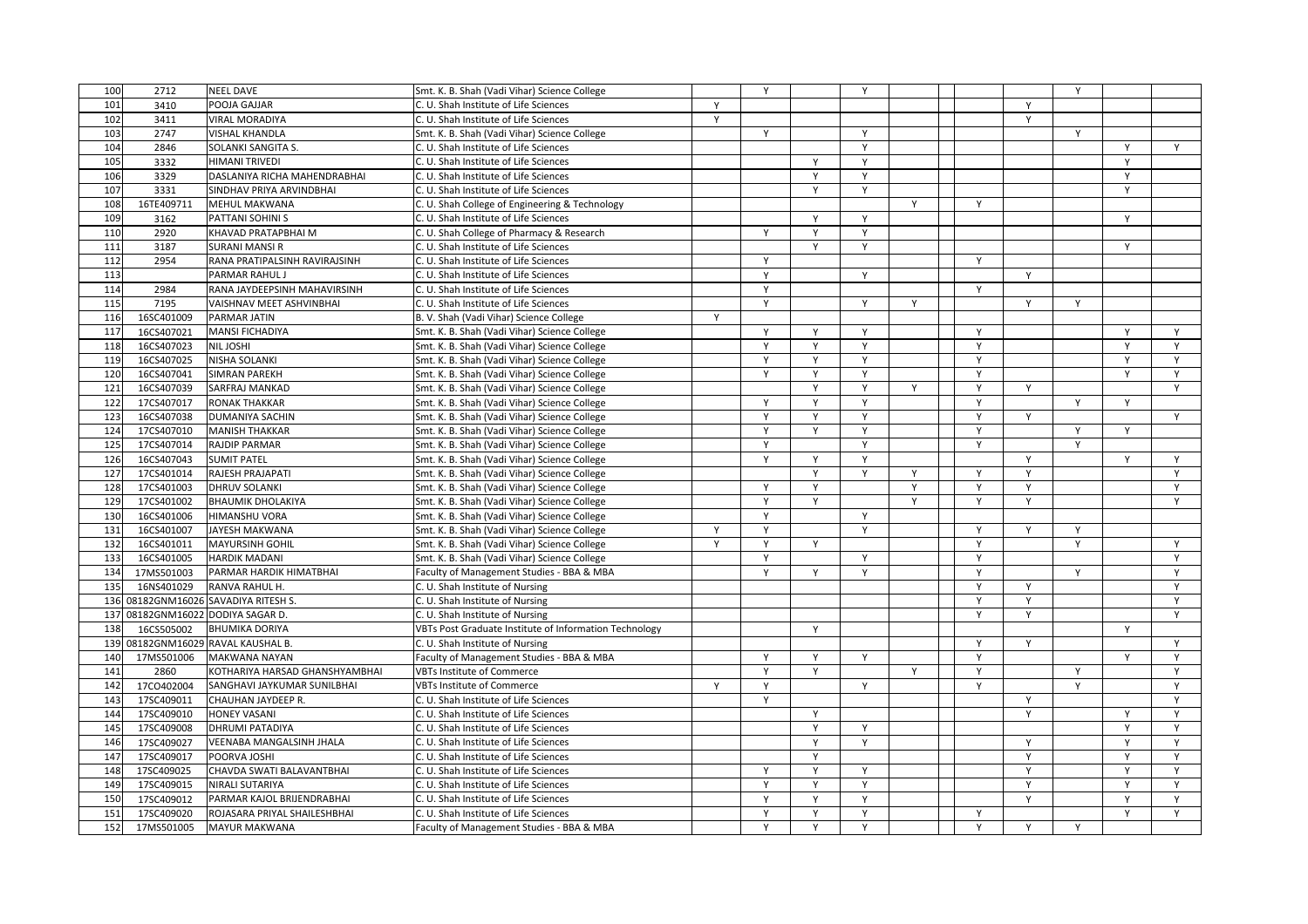| 153 | 17SC409023 | <b>KHAVAD SAPANA</b>              | C. U. Shah Institute of Life Sciences                  |        | $\mathsf{v}$ | Y            | Y            |              |                | Y |              |              | Y      |
|-----|------------|-----------------------------------|--------------------------------------------------------|--------|--------------|--------------|--------------|--------------|----------------|---|--------------|--------------|--------|
| 154 | 17SC409022 | VAGHELA RITU PRAVINBHAI           | C. U. Shah Institute of Life Sciences                  |        | $\mathsf{Y}$ | Y            | Y            |              |                | Y |              | $\mathsf{Y}$ | Y      |
| 155 |            | MALEK ASMINA ANVARKHAN            | <b>VBTs Institute of Commerce</b>                      |        |              | Y            | Y            | Y            |                |   |              | Y            | Y      |
|     | 17CO401007 |                                   |                                                        |        |              |              |              |              | Y              |   |              |              |        |
| 156 | 17CO401036 | DAVE NANDINI KISHORBHAI           | <b>VBTs Institute of Commerce</b>                      |        |              | Y            | Y            | Y            | Y              |   |              | Y            |        |
| 157 | 17CO401042 | <b>GHATALIYA RAKESH VIPULBHAI</b> | <b>VBTs Institute of Commerce</b>                      | Y      |              | Y            | Y            |              | Υ              |   |              | Y            | Y      |
| 158 | 17CO401044 | RUPARA SACHIN LAXMANBHAI          | <b>VBTs Institute of Commerce</b>                      |        | Y            |              | Y            | $\mathsf{v}$ | Y              |   |              |              | Y      |
| 159 | 17CO401037 | RATHOD NAYANA KESHAVBHAI          | <b>VBTs Institute of Commerce</b>                      |        |              | $\mathsf{v}$ | $\mathsf{Y}$ | $\mathsf{Y}$ | Y              |   |              | $\mathsf{v}$ | Y      |
| 160 | 17CO401040 | VADHEKAR PRAKASH LAXMANBHAI       | <b>VBTs Institute of Commerce</b>                      | Y      | Y            |              |              | $\mathsf{Y}$ | Y              | Y |              |              | Y      |
| 161 | 17CS401016 | SOHANA PATHAN                     | Smt. K. B. Shah (Vadi Vihar) Science College           |        | Y            | Y            | Y            |              | Y              | Y |              |              | Y      |
| 162 | 17CS401005 | <b>FARHIN SIPAI</b>               | Smt. K. B. Shah (Vadi Vihar) Science College           |        | Y            | Y            | Y            |              | Y              |   |              | Y            | Y      |
| 163 | 17CS401004 | <b>FAIZAN NAGANI</b>              | Smt. K. B. Shah (Vadi Vihar) Science College           |        | Y            | Y            | Y            |              | Y              |   |              |              | Y      |
| 164 | 15TE402028 | <b>URVESH GANDHI</b>              | C. U. Shah College of Engineering & Technology         | Y      | Y            | Y            |              |              | Y              | Y |              | $\mathsf{v}$ |        |
| 165 | 3314       | SOLANKI SANJAYKUMAR PRAVINBHAI    | VBTs Institute of Library & Informance Science         |        | Y            | Y            | Y            |              | Y              | Y |              | Y            |        |
| 166 | 17ED401036 | PADHIYAR MAHESHKUMAR KAMABHAI     | B. V. Shah B. Ed. College                              |        | Y            | Y            | Y            |              | Y              | Y | Y            |              |        |
| 167 | 17ED401069 | JAMOD VIPULBHAI SHANTIBHAI        | B. V. Shah B. Ed. College                              |        | Y            | Y            | Y            |              | Y              | Y |              |              | Y      |
| 168 | 17ED401001 | DALSANIYA AASHISHKUMAR VINODBHAI  | B. V. Shah B. Ed. College                              | Y      | $\mathsf{v}$ | Y            |              |              |                | Y |              |              | Y      |
| 169 | 17ED401051 | MAKWANA PRAKASHBHAI MOHANBHAI     | B. V. Shah B. Ed. College                              |        | Y            | Y            |              | Y            |                | Y | Y            | Y            |        |
| 170 | 16AH401009 | MUNDHAVA KAJAL                    | VBTs Institute of Arts & Humanities                    | Y      | Y            |              |              |              |                |   |              |              |        |
| 171 | 16AH401016 | PATEL MONIKA                      | VBTs Institute of Arts & Humanities                    |        | Y            |              |              |              |                |   |              |              |        |
| 172 | 17SC501044 | <b>BHARGAV SHREYA</b>             | B. V. Shah (Vadi Vihar) Science College                |        | Y            | Υ            |              |              | Y              | Y | Y            |              | Y      |
| 173 | 16TE409010 | TAI IZAJ MAHMADSIRAJ              | C. U. Shah College of Engineering & Technology         |        | $\mathsf{v}$ | Y            | Y            |              | Y              | Y |              |              | Y      |
| 174 | 17SS501005 | MEENA CHANDUBHAI LAKUM            | <b>VBTs Instittute of Social Work</b>                  | Y      | Y            | Y            |              |              | Y              |   |              | $\mathsf{v}$ | Y      |
| 175 | 16CS505003 | SHAH CHARMI DILIPBHAI             | VBTs Post Graduate Institute of Information Technology |        | $\mathsf{Y}$ |              | Y            |              |                | Y |              | $\mathsf{v}$ | Y      |
| 176 | 16CS505004 | JADAV MANISHA GANESHBHAI          | VBTs Post Graduate Institute of Information Technology |        | Y            |              |              |              |                |   |              | Y            |        |
| 177 | 16CS505007 | PATEL PARTHKUMAR KRUSHNAKANTBHAI  | VBTs Post Graduate Institute of Information Technology |        | Y            | Y            |              | Y            |                |   | Y            | Y            |        |
| 178 | 17CS401009 | KHUSHALI CHAUHAN                  | Smt. K. B. Shah (Vadi Vihar) Science College           |        | Y            | Υ            |              | Y            |                | Y | Y            | Y            |        |
| 179 | 17CS401017 | <b>KALPI SANGHVI</b>              | Smt. K. B. Shah (Vadi Vihar) Science College           |        | $\mathsf{v}$ | Y            | Y            |              | Y              |   | $\mathsf{v}$ | $\mathsf{Y}$ |        |
| 180 | 17MS501007 | <b>SHAH NISHI</b>                 | Faculty of Management Studies - BBA & MBA              |        | $\mathsf{Y}$ | $\mathsf{Y}$ | $\mathsf{Y}$ |              | $\mathsf{Y}$   | Y |              |              | Y      |
| 181 | 17MS501008 | PARAM GANDHI                      | Faculty of Management Studies - BBA & MBA              |        | Y            | Y            | Y            |              | Y              | Y |              |              | Y      |
| 182 | 17MS501003 | PARMAR HARDIK                     | Faculty of Management Studies - BBA & MBA              |        | Y            | Y            | Y            |              | Y              | Y |              |              | Y      |
| 183 | 17MS501004 | CHAVDA KAJAL                      | Faculty of Management Studies - BBA & MBA              |        | Y            | Y            |              |              | Y              | Y |              |              | Y      |
|     |            |                                   |                                                        |        | Y            |              | Y            |              |                |   |              | Y            |        |
| 184 | 16SC409002 | SOLANKI BHARAT MANSUKHBHAI        | C. U. Shah Institute of Life Sciences                  | Υ<br>Y | Y            |              | Y<br>Y       |              |                |   | Y<br>Y       | $\vee$       | Y<br>Y |
| 185 | 16SC409004 | PARMAR DHARMIKKUMAR HIRABHAI      | C. U. Shah Institute of Life Sciences                  |        |              |              |              |              |                |   |              |              |        |
| 186 | 17PS401019 | PATEL JALPA M                     | C. U. Shah College of Pharmacy & Research              |        | Y            | Y            |              | Y            | Y              |   |              | Y            | Y      |
| 187 | 17PS401012 | DAVE POOJA M.                     | C. U. Shah College of Pharmacy & Research              | Y      |              | Y            |              | Y            | $\overline{Y}$ | Y |              |              | Y      |
| 188 | 17PS401002 | <b>ATMAN SHAH</b>                 | C. U. Shah College of Pharmacy & Research              |        |              | Y            | Y            |              | Y              | Y |              |              |        |
| 189 | 17PS401005 | <b>HARSHIL RAVAL</b>              | C. U. Shah College of Pharmacy & Research              |        |              | Y            | Y            |              | Y              | Y |              |              |        |
| 190 | 16TE402020 | ZALA VIKRAMSINH R                 | C. U. Shah College of Engineering & Technology         |        | $\mathsf{Y}$ | $\mathsf{v}$ | Y            |              | Y              |   |              | $\mathsf{v}$ | Y      |
| 191 | 16CS407018 | <b>KULDIP KARAPDA</b>             | Smt. K. B. Shah (Vadi Vihar) Science College           | Y      |              | Y            | Y            |              | Y              | Y | Y            |              |        |
| 192 | 17SS501003 | GAJARA CHANDUBHAI LAKUM           | VBTs Instittute of Social Work                         |        | Y            | Y            |              | Y            | $\mathsf{Y}$   |   |              | Y            | Y      |
| 193 | 17SS501004 | JALPA GHANSYAMBHAI MASIYAVA       | VBTs Instittute of Social Work                         | Y      | Y            |              | Y            |              | Y              |   |              | Y            | Y      |
| 194 | 16SC409017 | KHOKHAR MIT GANPATBHAI            | C. U. Shah Institute of Life Sciences                  |        |              | Y            | Y            | Y            |                | Y |              | $\mathsf{v}$ | Y      |
| 195 | 17SS501007 | NITIN NARSHIBHAI PARMAR           | <b>VBTs Instittute of Social Work</b>                  |        |              | $\mathsf{Y}$ | Y            | $\mathsf{Y}$ | Y              |   | Y            |              | Y      |
| 196 | 17SS501008 | PUNIT RAMESHBHAI SOLANKI          | <b>VBTs Instittute of Social Work</b>                  | Y      | Y            | Y            |              |              | Y              |   | Y            |              | Y      |
| 197 |            | <b>HIREN VASOYA</b>               | B. V. Shah (Vadi Vihar) Science College                |        | Y            | Y            | Y            |              | Y              |   | Y            | Y            |        |
| 198 | 16SC403001 | PARMAR DHANANJAY M                | C. U. Shah College of Pharmacy & Research              |        | Y            | Y            |              | Y            | Y              |   | Y            | Y            |        |
| 199 | 15PS401014 | PATEL SNEHAL A.                   | C. U. Shah College of Pharmacy & Research              |        | Y            | Y            | Y            |              |                |   | Y            | Y            | Y      |
| 200 | 15PS401002 | <b>BATHIYA AVANI S</b>            | C. U. Shah College of Pharmacy & Research              |        | $\mathsf{v}$ | Y            | Y            |              | Y              | Y |              |              | Y      |
| 201 | 15PS401013 | <b>HURBADA SHIVANI C</b>          | C. U. Shah College of Pharmacy & Research              |        | $\mathsf{Y}$ | Y            | Y            |              | Y              |   |              |              | Y      |
| 202 | 15PS401012 | SOLANKI PRACHI H                  | C. U. Shah College of Pharmacy & Research              |        | Y            | Y            | Y            |              | Y              |   | Y            |              | Y      |
| 203 | 15PS401003 | MAKWANA BAJID J                   | C. U. Shah College of Pharmacy & Research              | Y      | Y            |              | Y            |              | Y              | Y | Y            |              |        |
| 204 | 15PS401010 | <b>MAKWANA MITESH R</b>           | C. U. Shah College of Pharmacy & Research              | Y      | Y            |              |              | Y            | Y              |   | Y            |              | Y      |
| 205 | 15PS401005 | <b>DHRUV MULIYA</b>               | C. U. Shah College of Pharmacy & Research              |        | Y            | Y            | Y            |              | Y              | Y |              |              | Y      |
|     |            |                                   |                                                        |        |              |              |              |              |                |   |              |              |        |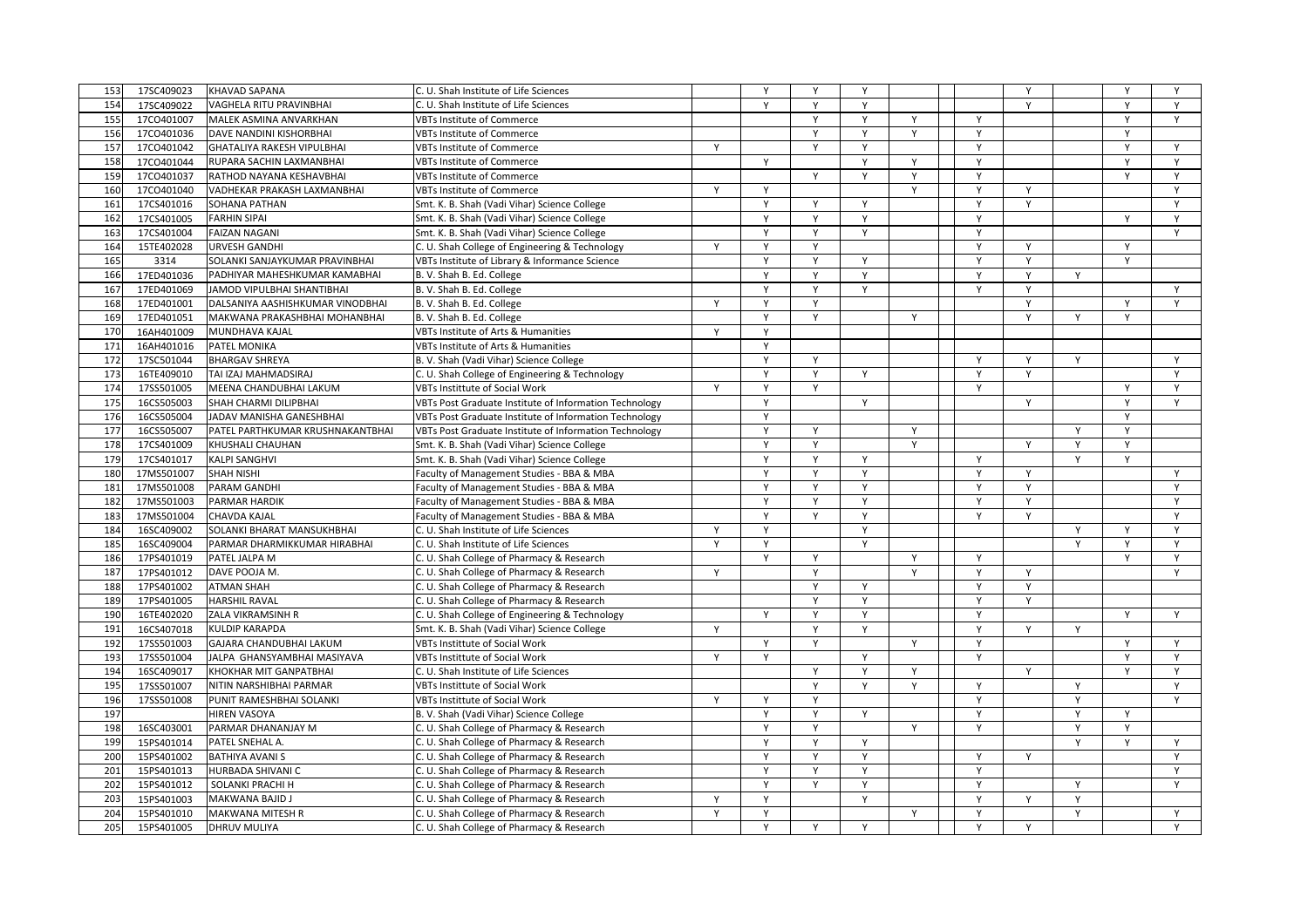| 206 | 15PS401011 | <b>CHAUHAN NITIN H.</b>         | C. U. Shah College of Pharmacy & Research              |   | Y            | Y            | Y            |              | Y            | Y            | Y      |              |   |
|-----|------------|---------------------------------|--------------------------------------------------------|---|--------------|--------------|--------------|--------------|--------------|--------------|--------|--------------|---|
| 207 | 15PS401006 | <b>HARDIK S. TRIVEDI</b>        | C. U. Shah College of Pharmacy & Research              |   | Y            | Y            | Y            |              | Y            | Y            |        |              | Y |
| 208 |            | CHAMPANERY ZILVI J              | C. U. Shah College of Pharmacy & Research              |   | Y            |              | Y            | Y            | Y            | Y            | Y      |              |   |
| 209 |            | VHORA AKSHABANU M.ILYAS         | C. U. Shah College of Pharmacy & Research              |   | Y            |              | Y            | Y            | Y            | Y            | Y      |              |   |
| 210 |            | SUTHAR AASTHA V                 | C. U. Shah College of Pharmacy & Research              |   | Y            | Y            | Υ            |              | Y            | Y            | Υ      |              |   |
| 211 |            | LAKDAWALA ZAINAB J              |                                                        |   | Y            |              | Y            | Y            | Y            | Y            |        | Y            |   |
|     |            |                                 | C. U. Shah College of Pharmacy & Research              |   |              | Y            |              |              |              |              |        | Y            |   |
| 212 | 17SC409021 | ZALA PRIYANKABA R.              | C. U. Shah Institute of Life Sciences                  |   |              |              | Y            |              |              |              |        |              | Y |
| 213 |            | <b>ANKITA</b>                   | C. U. Shah College of Pharmacy & Research              |   | Y            |              | Y            | Y            | Y            | Y            |        | Y            |   |
| 214 | 17SC409001 | KAVATHIYA AMISHA H              | C. U. Shah Institute of Life Sciences                  |   |              | Y            | Y            |              |              | Y            |        | Y            | Y |
| 215 | 17SC409009 | PARMAR DHRUVI VIPULBHAI         | C. U. Shah Institute of Life Sciences                  | Y | Y            | Y            |              |              |              |              | Υ      | Y            | Y |
| 216 |            | <b>URVASHI S. TRIVEDI</b>       | C. U. Shah College of Pharmacy & Research              |   | $\mathsf{v}$ | $\mathsf{v}$ | $\mathsf{Y}$ |              | $\mathsf{v}$ | Y            | Y      |              |   |
| 217 |            | PATEL DHARMIL                   | C. U. Shah College of Pharmacy & Research              |   | Y            | Y            | Y            |              | Y            | Y            |        |              | Y |
| 218 |            | <b>KAVAR PRINCE</b>             | C. U. Shah College of Pharmacy & Research              |   | Y            | Y            | Y            |              | Y            |              | Y      |              | Y |
| 219 | 17CS506005 | <b>DHARMIN DOSHI</b>            | VBTs Post Graduate Institute of Information Technology |   | Y            | Y            | Y            |              | Y            |              | Y      |              | Y |
| 220 | 17MS501010 | <b>HADIYAL ROHIT</b>            | Faculty of Management Studies - BBA & MBA              |   | Y            | Y            | Υ            |              | Y            | Y            |        |              | Y |
| 221 | 16SC409023 | KATHIYA RAVIRAJSINH GAMBHIRSINH | C. U. Shah Institute of Life Sciences                  |   | $\mathsf{v}$ | Y            | Υ            |              |              |              |        | Y            | Y |
| 222 | 16SC409016 | PARMAR KULDEEPSINH M.           | C. U. Shah Institute of Life Sciences                  | Y |              |              | Y            | $\mathsf{v}$ | Y            | Y            |        | Y            |   |
| 223 | 3171       | <b>BHAUMIK VORA</b>             | B. V. Shah (Vadi Vihar) Science College                |   | Y            |              | Y            |              |              |              |        |              |   |
| 224 | 15TE203009 | SHUKLA KALPEN .K                | C. U. Shah Technical Institute of Diploma Studies      |   | Y            | Y            |              |              | Y            |              |        |              | Y |
| 225 | 16TE401003 | <b>AHIRAOKAR SMIT</b>           | C. U. Shah College of Engineering & Technology         |   | Y            | Y            | Y            |              |              | Y            | Y      |              | Y |
| 226 | 3505       | TRIVEDI HEET D.                 | B. V. Shah (Vadi Vihar) Science College                |   |              |              | Y            |              | Y            |              |        |              | Y |
| 227 | 16SC409029 | SUMERA VIPUL KUMAR N.           | C. U. Shah Institute of Life Sciences                  |   | Y            | Y            | Y            |              |              | $\mathsf{Y}$ | Y      | $\mathsf{v}$ |   |
| 228 | 16TE402014 | RAKSHIT VITHALAPARA             | C. U. Shah College of Engineering & Technology         |   | Y            | Y            | $\mathsf{Y}$ |              | Y            |              | Y      |              | Y |
| 229 | 17AH401006 | PANJVANI DIMITA .D.             | VBTs Institute of Arts & Humanities                    |   | Y            | Y            |              | Y            | Y            |              | Y      | Y            |   |
| 230 | 16AH401010 | MODAN NIHAL .A.                 | VBTs Institute of Arts & Humanities                    |   | Y            | Y            |              | Y            | Y            | Y            |        | Y            |   |
| 231 | 17SC503002 | JANI GAURANG ASHOKBHAI          | B. V. Shah (Vadi Vihar) Science College                |   | Y            | Y            | Y            |              |              |              |        |              |   |
| 232 | 16TE402015 | CHIHLA RAVIRAJ A                | C. U. Shah College of Engineering & Technology         |   | Y            | $\mathsf{Y}$ | Y            |              | Y            |              | Y      | Y            |   |
| 233 | 3170       | PANARA CHINTANLKUMAR D.         | B. V. Shah (Vadi Vihar) Science College                |   | Y            |              | Y            |              |              |              |        |              |   |
| 234 | 16CS401009 | <b>JYOTI PARMAR</b>             | Smt. K. B. Shah (Vadi Vihar) Science College           | Y |              | Y            |              |              |              |              |        |              |   |
| 235 | 17SC409018 | PREM THAKAR                     | C. U. Shah Institute of Life Sciences                  |   | Y            |              |              |              |              |              |        |              |   |
| 236 | 17SC409029 | <b>MONTU PATEL</b>              | C. U. Shah College of Pharmacy & Research              |   | Y            | Y            | Y            |              | Y            |              |        |              | Y |
| 237 | 16TE403011 | MORASIYA MILAN R                | C. U. Shah College of Engineering & Technology         |   | Y            |              | Υ            | Y            | Y            |              |        |              | Y |
| 238 | 16TE409003 | JADAV ALPESH B                  |                                                        |   | Y            | Y            | Y            |              | Y            |              | Υ<br>Y |              | Y |
| 239 |            |                                 | C. U. Shah College of Engineering & Technology         |   |              |              |              | $\mathsf{Y}$ |              |              |        | Y            |   |
|     | 3132       | MENIYA JAYESHBHAI S.            | VBTs Institute of Library & Informance Science         |   | Y            |              |              |              | Y            | Y            |        |              |   |
| 240 |            | SHREE SALOT                     | C. U. Shah College of Engineering & Technology         |   | Y            | Y            | Y            |              | Y            |              | Y      |              |   |
| 241 |            | <b>HEER RAVAL</b>               | C. U. Shah College of Engineering & Technology         |   | Y            | Υ            | Y            |              | Y            |              | Y      |              |   |
| 242 |            | <b>SHIVANI PATEL</b>            | C. U. Shah College of Engineering & Technology         |   | Y            | Y            | Υ            |              | Y            |              | Y      |              |   |
| 243 |            | DODIYA SONI VIJAYBHAI           | C. U. Shah College of Engineering & Technology         |   | $\mathsf{v}$ | $\mathsf{v}$ | $\mathsf{v}$ |              | $\mathsf{Y}$ |              | Y      |              |   |
| 244 | 17TE403005 | <b>NEHA GANDHI</b>              | C. U. Shah College of Engineering & Technology         |   | Y            | Y            | Y            |              | Y            |              | Y      | $\mathsf{v}$ |   |
| 245 | 17CS502003 | KINJAL VAGHELA                  | C. U. Shah College of MCA                              |   | Y            | Y            |              | Y            |              | Y            | Y      | Y            |   |
| 246 | 17CS502005 | MANISHA H. PARMAR               | C. U. Shah College of MCA                              |   | Y            | Y            |              | Y            |              | Y            | Y      | Y            |   |
| 247 | 17TE403003 | <b>MORI JYOTI</b>               | C. U. Shah College of Engineering & Technology         |   | Y            | Y            | Υ            |              | Υ            |              | Υ      | Y            |   |
| 248 | 17CS502001 | GEETA M. MAHESHWARI             | C. U. Shah College of MCA                              |   | $\mathsf{v}$ | Y            |              | $\mathsf{v}$ |              | Y            | Y      | Y            |   |
| 249 |            | PALLVI BHAVANBHAI VAGHELA       | <b>VBTs Instittute of Social Work</b>                  |   |              |              |              |              | Y            | Y            |        | Y            |   |
| 250 | 17CS502002 | <b>HARKISHAN GOHIL</b>          | C. U. Shah College of MCA                              |   | Y            | Y            |              | Y            |              | Y            | Y      | Y            |   |
| 251 |            | ANERI VIJAYKUMAR TRIVEDI        | <b>VBTs Instittute of Social Work</b>                  |   |              |              | Y            |              |              |              |        |              |   |
| 252 |            | RITA DILIPBHAI PARMAR           | <b>VBTs Instittute of Social Work</b>                  |   |              | Y            | Y            | Y            |              | Y            |        | Y            | Y |
| 253 |            | MANISHA KANJIBHAI RATHOD        | VBTs Instittute of Social Work                         |   |              | Y            | Y            | Y            |              |              | Y      | Y            | Y |
| 254 |            | SNEHA DINESHBHAI CHAUHAN        | <b>VBTs Instittute of Social Work</b>                  | Y |              | $\mathsf{Y}$ | Y            |              |              | Y            |        | $\mathsf{v}$ | Y |
| 255 | 15TE402010 | PARMAR JAYDEEPSINH VANRAJSINH   | C. U. Shah College of Engineering & Technology         |   |              | Y            |              | Y            | Y            | Y            | Y      |              | Y |
| 256 | 2780       | <b>MADHAR PRATIK</b>            | B. V. Shah (Vadi Vihar) Science College                | Y | Y            |              | Y            |              | Y            | Y            |        |              |   |
| 257 | 16SC409011 | GODAVARIYA JITENDRA RAMESHBHAI  | C. U. Shah Institute of Life Sciences                  | Y |              |              | Y            | Y            |              |              | Y      | Y            | Y |
| 258 | 16SC409001 | RANODARA ANAND DANUBHAI         | C. U. Shah Institute of Life Sciences                  |   | Y            |              | Y            | Y            | Y            |              |        | Y            | Y |
|     |            |                                 |                                                        |   |              |              |              |              |              |              |        |              |   |